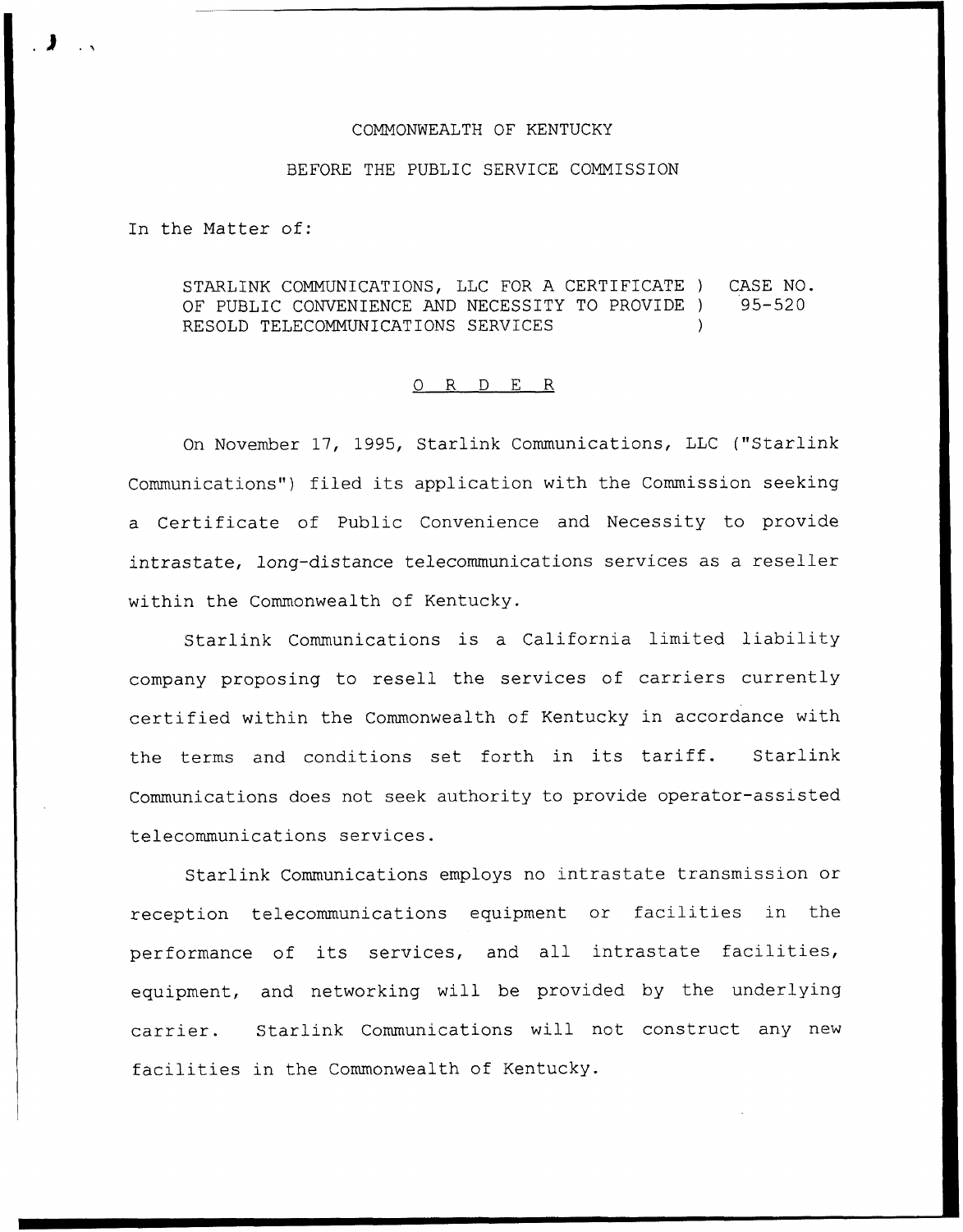The information provided by Starlink Communications demonstrates its financial, managerial, and technical capability to provide intrastate, long-distance telecommunications service. The proposed rates filed November 17, 1995 should be approved as the fair, just and reasonable rates to be charged, with the following revision:

Refer to Original Sheet No. 34, Section 4.2, Customer Specific Contracts. State in this paragraph that all such contracts will be submitted to and approved by the Kentucky Public Service Commission prior to their commencement.

In Administrative Case No.  $306<sub>1</sub><sup>1</sup>$  the Commission stated the importance of eliminating possible customer confusion arising from the name of the billing service, rather than the name of the provider of telecommunications services, appearing on the bill. Accordingly, Starlink Communications should ensure that its name appears prominently on all bills issued to customers for services rendered by it.

The Commission, having considered the application, the information provided by Starlink Communications, and being otherwise sufficiently advised, HEREBY ORDERS that:

1. Starlink Communications be and it hereby is granted authority to provide intrastate, long-distance telecommunications

 $\mathbf{1}$ Administrative Case No. 306, Detariffing Billing and Collection Services, Order dated April 30, 1990.